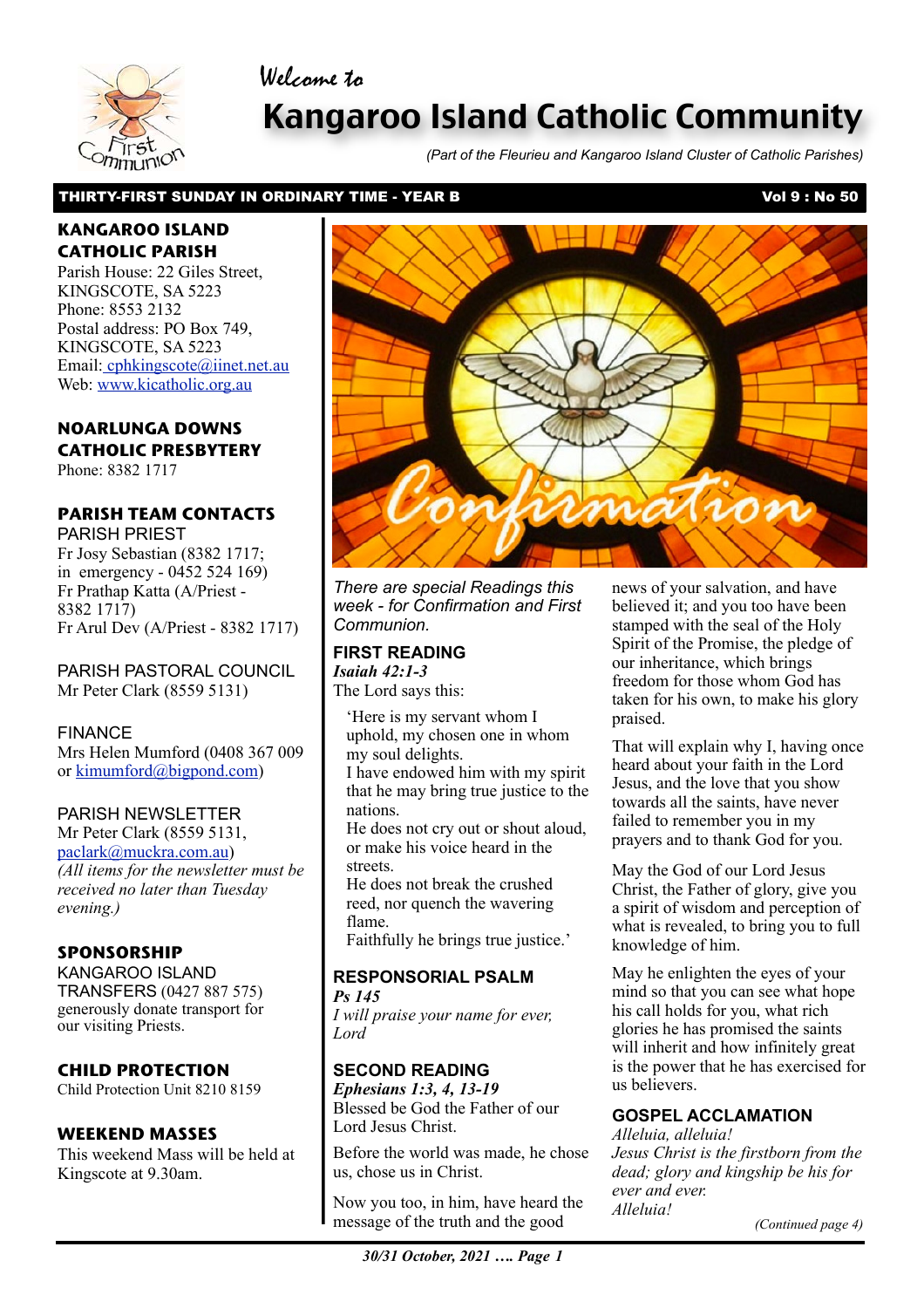

# **Bulletin Board**

**PLEASE KEEP THESE PEOPLE IN YOUR PRAYERS Sick:** Bill Roestenberg, Nick Hacker, Fr Peter Milburn, Melanie Howson, Sr Carmel Clarke

**October anniversaries:** Murray Brook, Leo Clark, William Commerford, Trish Dennes, Clifford Dow, Barry Dunn, Leo Dunn, Katarina Faist, James Gibbs, Mary Alice Gibbs, Rosie Grace, Harry Hughes, Thomas Hughes, Kath Hutton, Licci Longzaer, Philis Lorimer, John Lowry, Winifred Lydon, Mary Morrissey, Noel Perkins, Harry Rich, Alf Rombout, Betty Walsh, Bernard Williams, Ethel Willson, Joan Wilson and all the faithful departed.

#### **Recently deceased:** Pat Hadland, Jean Clark *(Jamestown)*

*Please pray for all the faithful departed and may all our sick parishioners, relatives and friends know the healing love of Christ.*



31/10 S Semler A Gibbs H Mumford

### **COVID Marsha**l

31/10 W Bennett

### **PRIEST ROSTER**

*(Often this roster changes if something unforeseen crops up)* 31/10 A/bishop O'Regan / Fr Josy

### **PRAYER FOR HEALING**

Parishioners are invited to a Prayer for Healing and Renewal gathering on Thursdays: 9.00am - 9.30am.

### **COVID-19 RESTRICTIONS**

Please read the most up-to-date information on page 4 of this bulletin.

### **CONFIRMATION 31 OCTOBER**



*Archbishop Patrick O'Regan*

We are delighted to welcome Archbishop Patrick O'Regan to Kangaroo Island this weekend, the first visit of an Archbishop since Archbishop Philip Wilson came in 2009, also for Confirmation.

We also welcome five candidates for Confirmation. Special thanks to Helen Mumford for all her work helping prepare Harry, Grace, Joshua, Rianna and AJ for their big day. The candidates will receive their First Communion following the Comfirmation ceremony.

Following the Mass, everyone is invited to a join in a shared meal at the Lions Hall, to celebrate with the children.

#### **2021 ARCHBISHOP'S CHRISTMAS CARD COMPETITION**

The Southern Cross newspaper is calling for children to use their artistic skills to design Archbishop Patrick O'Regan's 2021 Christmas card.

Entries are open in the following categories: Reception to Year 2, Years 3-5, Years 6-9 and Years 10-12. The images should be no larger than A4 size.

The winning entry for each category will be published in the December issue of The Southern Cross and on the Archdiocesan website. Category

winners will also receive a Wallis Cinemas pass. All entrants will receive a certificate of participation. Entries must be submitted by close of business Friday, November 19 to The Southern Cross, 39 Wakefield St, Adelaide 5000, or [email](mailto:email%20cathcomm@adelaide.catholic.org.au)  [cathcomm@adelaide.catholic.org.au](mailto:email%20cathcomm@adelaide.catholic.org.au) with name, address, school and age on the back of the entry.

### **DIOCESAN YOUTH ASSEMBLY**  *November 21*

*Nazareth College, Findon Campus* The 2021 Diocesan Youth Assembly will take place on World Youth Day Sunday, November 21 at Nazareth Catholic College, Findon Campus. The Youth Assembly is an opportunity for young people ages 16-30 to participate in the ongoing dialogue and discernment of the Diocesan Assembly and the Plenary Council. Young People's voices are important to the development of our local faith community. Food, music, speakers, and discussion.

More information is available from [www.cathyouthadelaide.org.au](https://aus01.safelinks.protection.outlook.com/?url=http%3A%2F%2Fwww.cathyouthadelaide.org.au%2F&data=04%7C01%7CCco-Reception%40adelaide.catholic.org.au%7C5c5a064587d64fd58da708d98c5780a3%7Cfe51d108d61d407cbcaaaab5af82a7ac%7C1%7C0%7C637695129719442207%7CUnknown%7CTWFpbGZsb3d8eyJWIjoiMC4wLjAwMDAiLCJQIjoiV2luMzIiLCJBTiI6Ik1haWwiLCJXVCI6Mn0%3D%7C1000&sdata=nWwfEeELlVaxAeFUgDIBZJyQU3yeIiGbQMfRYO3VPtk%3D&reserved=0) or by contacting Peter Bierer at the Catholic Office for Youth and Young Adults E: [peter.bierer@cesa.catholic.edu.au](mailto:peter.bierer@cesa.catholic.edu.au) 

### **DATES**

1 Nov All Saints' Day 2 Nov All Souls' Day 14 Nov Vinnies Christmas Appeal 21 Nov Christ the King 28 Nov First Sunday of Advent<br>5 Dec Second Sunday of Adve Second Sunday of Advent 10 Dec Last day School Term 4 12 Dec Third Sunday of Advent



"No joystick? No mouse? No keyboard? How do you turn the pages?"



Helen Harry Grace Joshua Rianna AJ

*30/31 October, 2021 …. Page 2*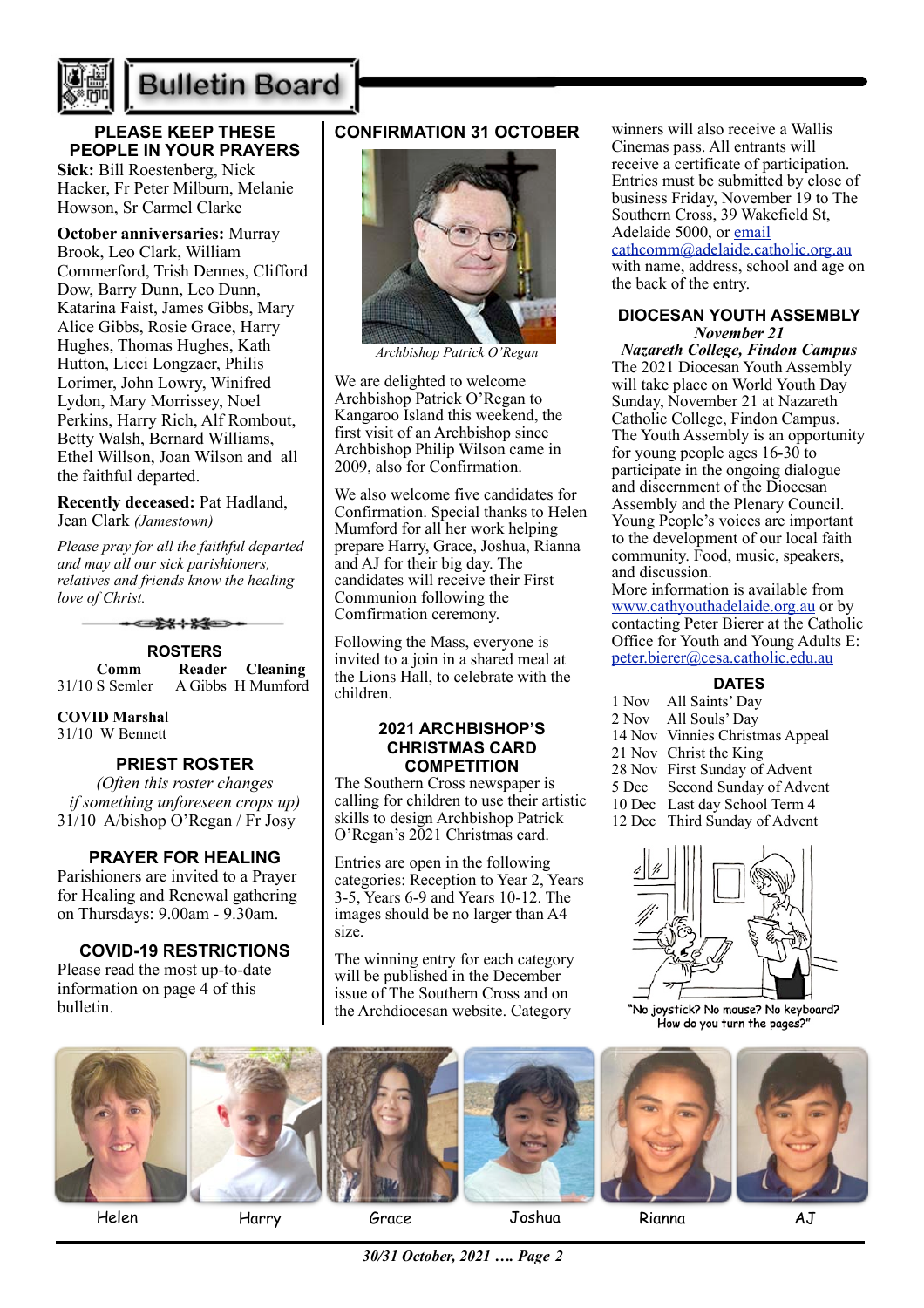

**Ron Rolheiser column**

*Ronald Rolheiser, a Roman Catholic priest and member of the Missionary Oblates of Mary Immaculate. He is a community-builder, lecturer and writer. His books are popular throughout the English-speaking world and his weekly column is carried by more than sixty newspapers worldwide*

### **BEWARE OF YOUR INNER CIRCLES**

*No man is an island.* John Donne wrote those words four centuries ago and they are as true now as they were then, except we don't believe them anymore.

Today more and more of us are beginning to define our nuclear families and our carefully chosen circle of friends precisely as a selfsufficient *island* and are becoming increasing selective as to who is allowed on our island, into our circle of friends, and into the circle of those we deem worthy of respect. We define and protect our idiosyncratic islands by a particular ideology, view of politics, view of morality, view of gender, and view of religion. Anyone who doesn't share our view is unwelcome and not worthy of our time and respect.

Moreover, contemporary media plays into this. Beyond the hundreds of mainstream television channels we have to choose from, each with its own agenda, we have social media wherein each of us can find the exact ideology, politics, and moral and religious perspective that fosters, protects, and isolates our island and makes our little nuclear clique, one of self-sufficiency, exclusivity, and intolerance. Today we all have the tools to plumb the media until we find exactly the "truth" we like. We have come a long way from the old days of a Walter Cronkite delivering a truth we all could trust.

The effects of this are everywhere, not least in the increasingly bitter polarization we are experiencing visa-vis virtually every political, moral, economic, and religious issue in our world. We find ourselves today on separate islands, not open to listen, respect, or dialogue with anyone not of our own kind. Anyone who

disagrees with me is not worthy of my time, my ear, and my respect; this seems to be the popular attitude today.

⊂≡≩⊀⊹≵≨≔≥

We see some of this in certain strident forms of *Cancel Culture* and we see much of it in the increasing hard, inward-turned face of nationalism in so many countries today. What's foreign is unwelcome, pure and simple. We will not deal with anything that challenges our ethos.

What's wrong with that? Almost everything. Irrespective of whether we are looking at this from a biblical and Christian perspective or whether we are looking at it from the point of view of human health and maturity, this is just wrong.

Biblically, it's clear. God breaks into our lives in important ways, mainly through "the stranger", through what's foreign, through what's other, and through what sabotages our thinking and blows apart our calculated expectations. Revelation normally comes to us in the surprise, namely, in a form that turns our thinking upside down. Take for example the incarnation itself. For centuries people looked forward to the coming of a messiah, a god in human flesh, who would overpower and humiliate all their enemies and offer them, those faithfully praying for this, honor and glory. They prayed for and anticipated a superman, and what did they get? A helpless baby lying in the straw. Revelation works like that. This is why St. Paul tells us to always welcome a stranger because it could in fact be an angel in disguise.

All of us, I am sure, at some point in our lives have personally had that experience of meeting an angel in disguise inside a stranger whom we perhaps welcomed only with some

reluctance and fear. I know in my own life, there have been times when I didn't want to welcome a certain person or situation into my life. I live in a religious community where you do not get to choose who you will live with. You are assigned your "immediate family" and (but for a few exceptions when there is clinical dysfunction) like-mindedness is not a criterion as to who is assigned to live with each other in our religious houses. Not infrequently. I have had to live in community with someone who I would not, by choice, have taken for a friend, a colleague, a neighbor, or a member of my family. To my surprise, it has often been the person whom I would have least chosen to live with who has been a vehicle of grace and transformation in my life.

Moreover, this has been true for my life in general. I have often found myself graced by the most unlikely, unexpected, initially unwelcome sources. Admittedly, this has not always been without pain. What's foreign, what's other, can be upsetting and painful for a long time before grace and revelation are recognized, but it's what carries grace.

That is our challenge always, though particularly today when so many of us are retreating to our own islands, imagining this as maturity, and then rationalizing it by a false faith, a false nationalism, and a false idea of what constitutes maturity. This is both wrong and dangerous. Engaging with what is other enlarges us. God is in the stranger, and so we are cutting ourselves off from a major avenue of grace whenever we will not let the foreign into our lives.

*You can read, or download, Ron Rolheiser's weekly columns from his website at: www.ronrolheiser.com*